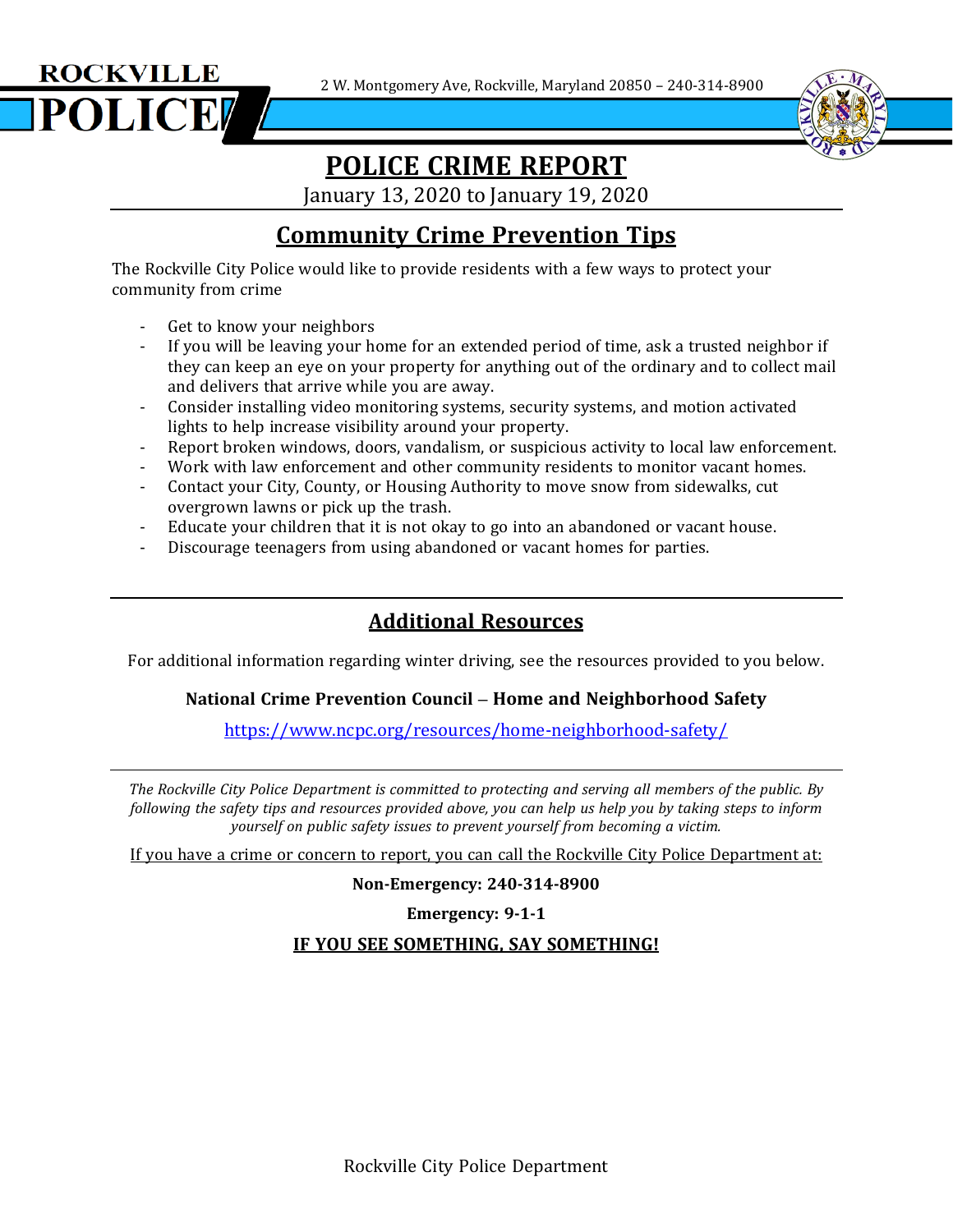### **Rockville City Police Reported Incidents**

 $\overline{a}$ The Rockville City Police Department provides a weekly Crime Report of serious incidents to serve as an overview of police activity occurring within the City Limits of Rockville. Please note this summary does not include every reported incident that has occurred during this time frame. **It is to be noted that the words "arrested" and "charged" do not imply guilt.**

## **ARRESTS**

1/14/20, a male, age 21, was arrested for intoxicated public disturbance following an incident that occurred in the Unit block of Maryland Avenue.

1/15/20, a male, age 30, was arrested for disorderly conduct following an incident that occurred in the 5700 block of Fishers lane.

1/15/20, a male, age 32, was arrested for shoplifting following an incident that occurred in the 600 block of Hungerford Drive.

1/16/20, a male, age 26, was arrested for driving under the influence following an incident that occurred in the 12000 block of Falls Road.

1/16/20, a male age 33, was arrested for failure to identify and obstructing a police investigation following an incident that occurred at the intersection of Redgate Farms Court and East Gude Drive.

1/16/20, a male, age 34, was arrested on the strength of a bench warrant for failure to appear in court for an event that occurred earlier at the intersection of North Washington Street and Martins Lane.

1/16/20, a male, age 51, was arrested for harassment and intoxicated endangerment following an incident that occurred in the Unit block of Upper Rock Circle.

1/17/20, a female, age 74, was arrested for trespassing following an incident that occurred in the 1700 block of Rockville Pike.

1/17/20, a male, age 55, was arrested for possession of a controlled dangerous substance, drug paraphernalia, and theft following an incident that occurred in the 1800 block of Rockville Pike.

1/18/20, a male, age 32, was arrested for disorderly conduct following an incident that occurred in the 100 block of Gibbs Street.

### **INCIDENTS**

1500 block Kimblewick Road, the complainant reports that an unknown subject removed firearm accessories and an identification card from an unsecured motor vehicle between 1/4/20 and 1/11/20. **Report received 1/17/20.**

700 block Dover Road, the complainant reports that an unknown subject set fire to a dumpster between 10:00 a.m. and 11:00 a.m. on 1/14/20.

1600 block Rockville Pike, the complainant reports that two unknown subjects removed personal care items from a business without paying for them at 7:40 p.m. on 1/16/20.

Rockville City Police Department